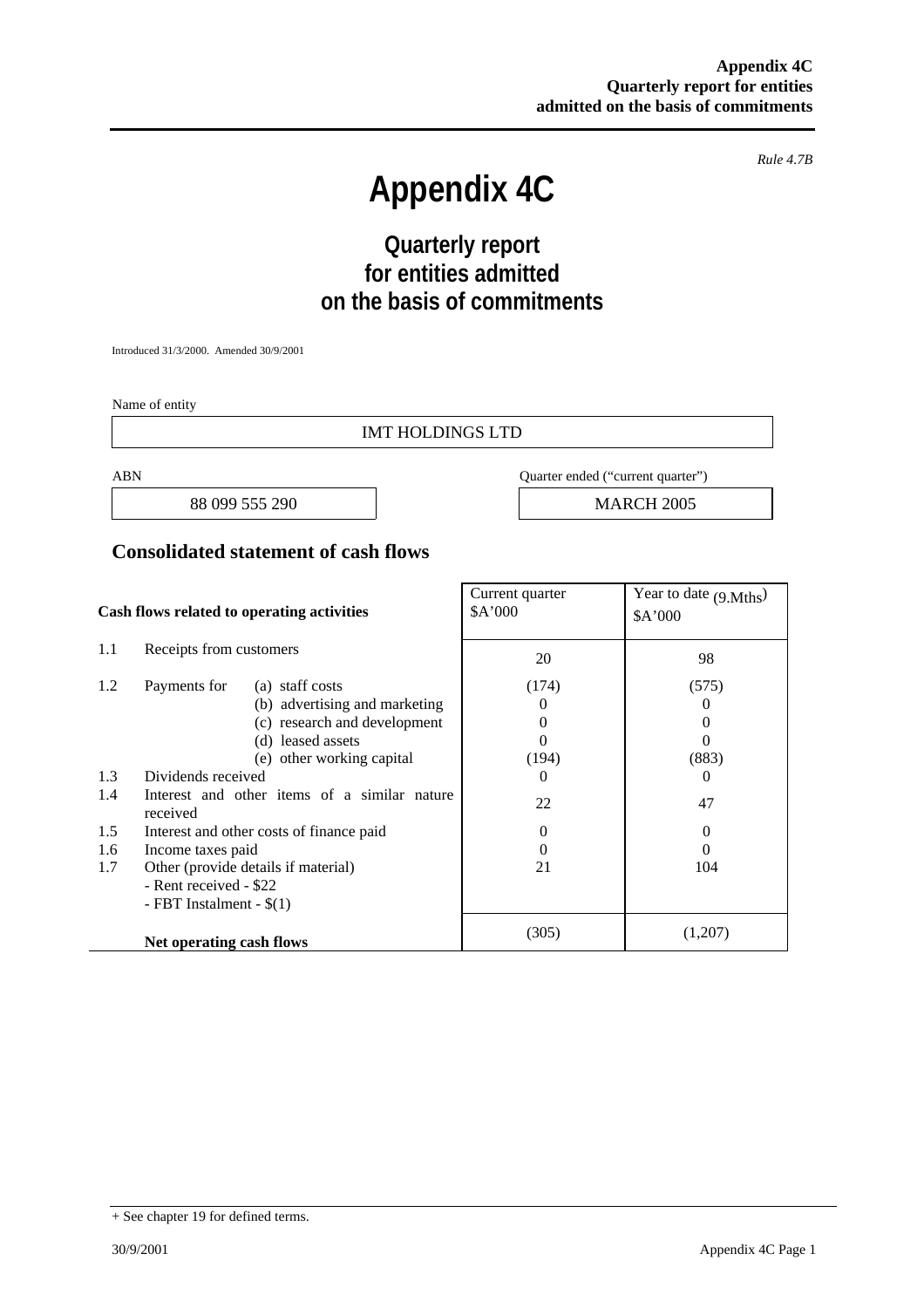|                                      |                                                                                                                                                                                                                                                              | Current quarter<br>\$A'000 | Year to date $(g \text{ Mths})$<br>\$A'000 |
|--------------------------------------|--------------------------------------------------------------------------------------------------------------------------------------------------------------------------------------------------------------------------------------------------------------|----------------------------|--------------------------------------------|
| 1.8                                  | Net operating cash flows (carried forward)                                                                                                                                                                                                                   | (305)                      | (1,207)                                    |
| 1.9<br>1.10                          | Cash flows related to investing activities<br>Payment for acquisition of:<br>(a) businesses (item 5)<br>(b) equity investments<br>(c) intellectual property<br>(d) physical non-current assets<br>(e) other non-current assets<br>Proceeds from disposal of: | (328)<br>(1)<br>(9)        | (328)<br>(119)<br>(47)                     |
|                                      | (a) businesses (item 5)<br>(b) equity investments<br>(c) intellectual property<br>(d) physical non-current assets<br>(e) other non-current assets                                                                                                            |                            |                                            |
| 1.11<br>1.12<br>1.13                 | Loans to other entities<br>Loans repaid by other entities<br>Other (provide details if material)                                                                                                                                                             |                            | (25)                                       |
|                                      | Aggregate cash balance of acquired entity on<br>consolidation comprising:                                                                                                                                                                                    | 501                        | 501                                        |
|                                      | 1. Cash on hand - \$173<br>2. Acquisition consideration - \$328                                                                                                                                                                                              |                            |                                            |
|                                      | Net investing cash flows                                                                                                                                                                                                                                     | 163                        | (18)                                       |
| 1.14                                 | Total operating and investing cash flows                                                                                                                                                                                                                     | (142)                      | (1,225)                                    |
| 1.15<br>1.16<br>1.17<br>1.18<br>1.19 | Cash flows related to financing activities<br>Proceeds from issues of shares, options, etc.<br>Proceeds from sale of forfeited shares<br>Proceeds from borrowings<br>Repayment of borrowings<br>Dividends paid                                               |                            | 2,850                                      |
| 1.20                                 | Other - Listing Costs                                                                                                                                                                                                                                        | (5)                        | (104)                                      |
|                                      | Net financing cash flows                                                                                                                                                                                                                                     | (5)                        | 2,746                                      |
|                                      | Net increase (decrease) in cash held                                                                                                                                                                                                                         | (147)                      | 1,519                                      |
| 1.21<br>1.22                         | Cash at beginning of quarter/year to date<br>Exchange rate adjustments                                                                                                                                                                                       | 2,322<br>1                 | 664<br>(7)                                 |
| 1.23                                 | Cash at end of quarter                                                                                                                                                                                                                                       | 2,176                      | 2,176                                      |

<sup>+</sup> See chapter 19 for defined terms.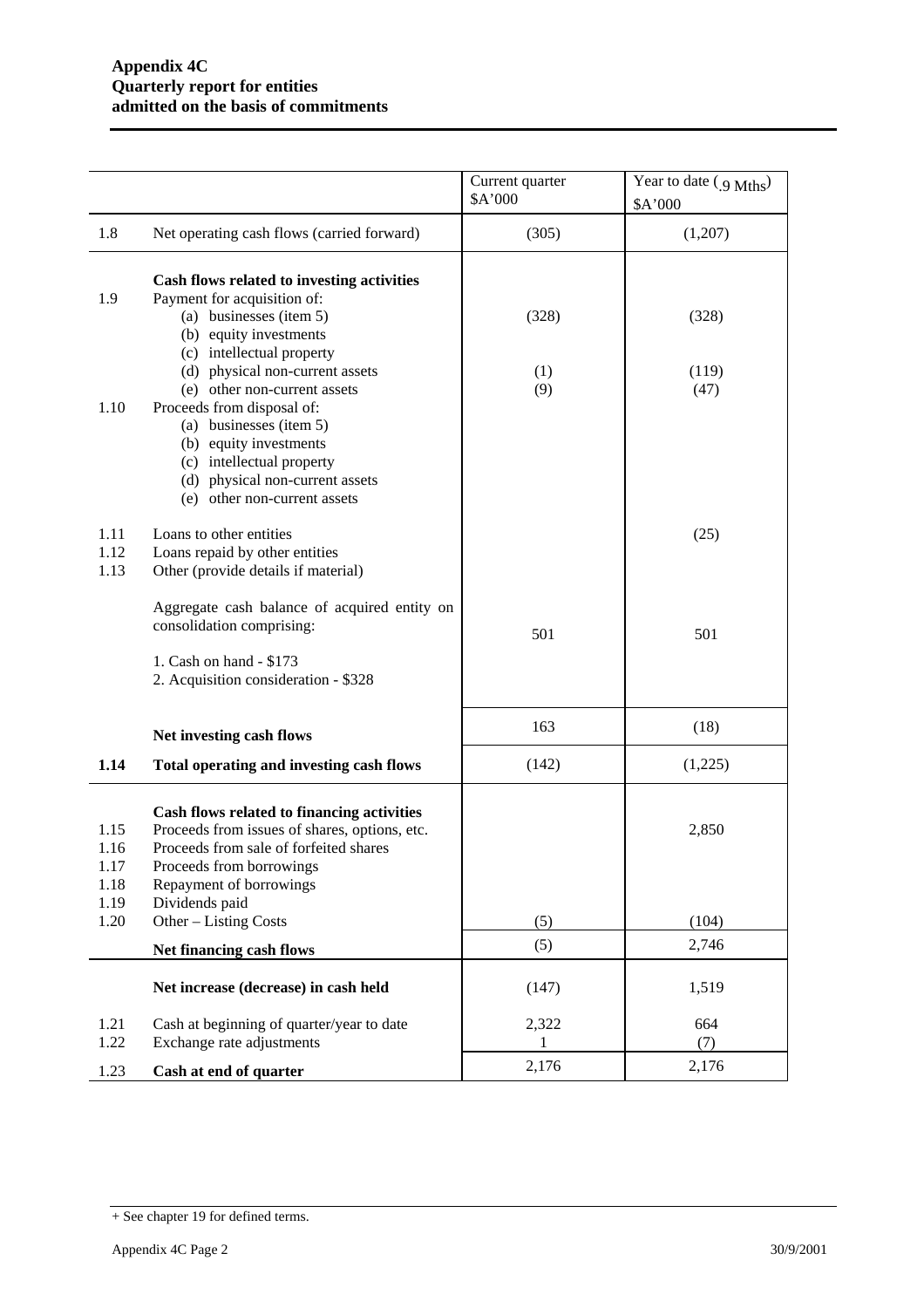### **Payments to directors of the entity and associates of the directors Payments to related entities of the entity and associates of the related entities**

|      |                                                                  | Current quarter<br>\$A'000 |
|------|------------------------------------------------------------------|----------------------------|
| 1.24 | Aggregate amount of payments to the parties included in item 1.2 | 64                         |
| 1.25 | Aggregate amount of loans to the parties included in item 1.11   |                            |
| 1 26 | Explanation necessary for an understanding of the transactions   |                            |

1.26 Explanation necessary for an understanding of the transactions During the period salary of AUD \$36,760 was paid to Mr Brett Crowley & AUD \$27,250 was paid as salary to Mr Joel Bidois

### **Non-cash financing and investing activities**

- 2.1 Details of financing and investing transactions which have had a material effect on consolidated assets and liabilities but did not involve cash flows
- 2.2 Details of outlays made by other entities to establish or increase their share in businesses in which the reporting entity has an interest

### **Financing facilities available**

*Add notes as necessary for an understanding of the position. (See AASB 1026 paragraph 12.2).* 

|     |                             | Amount available<br>A'000 | Amount used<br>\$A'000 |
|-----|-----------------------------|---------------------------|------------------------|
| 3.1 | Loan facilities             |                           |                        |
| 3.2 | Credit standby arrangements |                           |                        |

<sup>+</sup> See chapter 19 for defined terms.